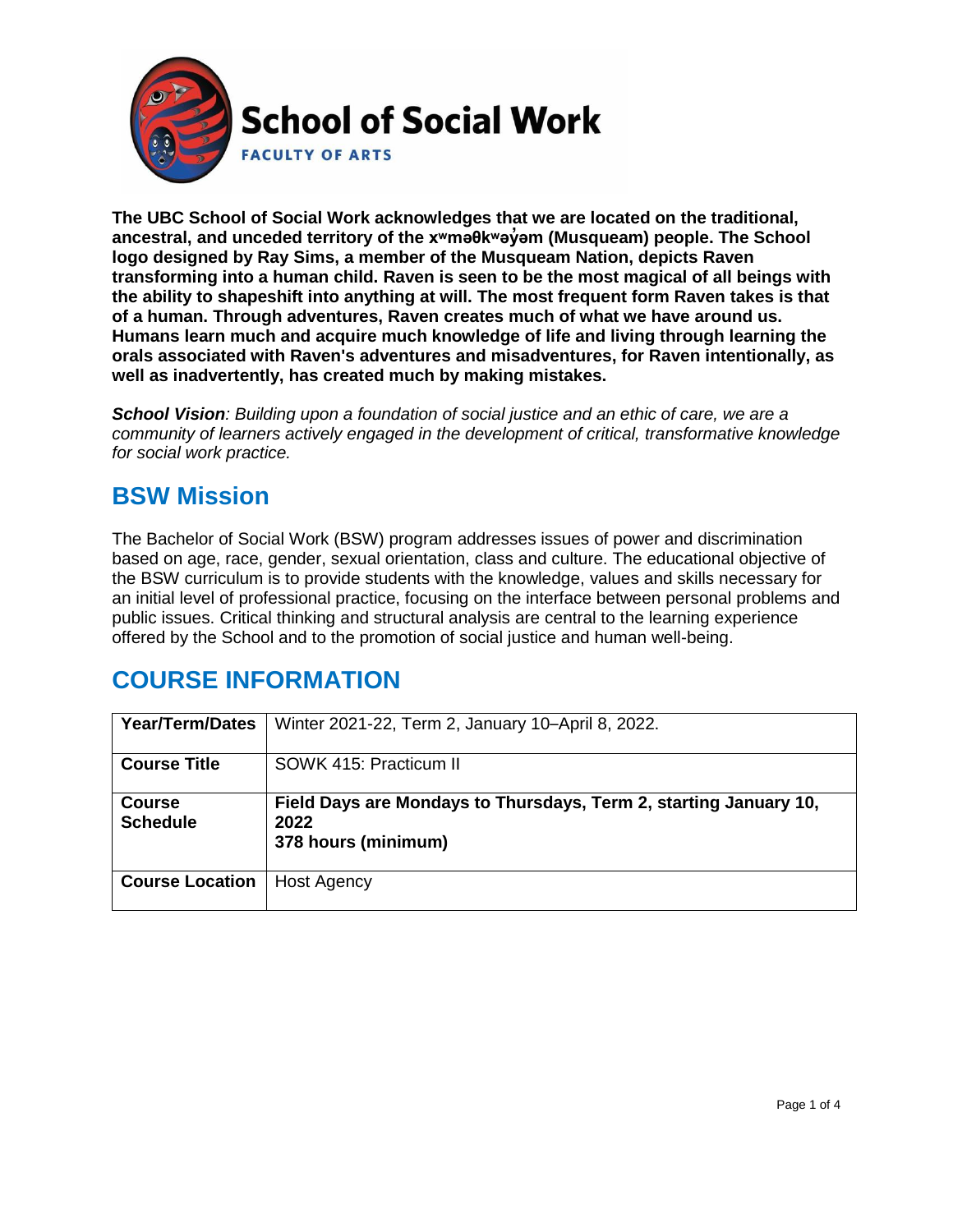| <b>Contacts</b>          | <b>Office Location</b> | <b>Office Phone</b> | <b>Email address</b>       |
|--------------------------|------------------------|---------------------|----------------------------|
| <b>Kelly Allison</b>     | Room 233               | 604.822.6220        | kelly.allison@ubc.ca       |
| <b>Chair of Field</b>    |                        |                     |                            |
| <b>Education</b>         |                        |                     |                            |
| <b>Jacky Coates</b>      | <b>Room 116</b>        | 604.822.5302        | sw.field@ubc.ca            |
| <b>Field Education</b>   |                        |                     |                            |
| Coordinator              |                        |                     |                            |
| <b>Tina Buttar</b>       | <b>Room 116</b>        | 604.822.2977        | sowk.fieldeducation@ubc.ca |
| <b>Field Education</b>   |                        |                     |                            |
| Coordinator              |                        |                     |                            |
| <b>Faculty liaisons:</b> |                        |                     | tespence@mail.ubc.ca       |
| <b>Section 001</b>       |                        |                     |                            |
| <b>Tommy Spence</b>      |                        |                     |                            |
| <b>Section 002</b>       |                        | 604.788.3547        | nkyba@mail.ubc.ca          |
| Nadia Kyba               |                        |                     |                            |
| <b>Section 003</b>       | <b>Room 231</b>        | 604.822.2703        | antoine.coulombe@ubc.ca    |
| <b>Antoine Coulombe</b>  |                        |                     |                            |

# **Course Description**

The purpose of SOWK 415 is to build on the learning in SOWK 315 and to enhance the development of theoretical knowledge and applied skills, values, and ethics at the macro, mezzo and micro levels, which are expected of a beginning social work practitioner. Students will be placed in a wide range of organizations delivering such services as health care, family and child welfare, addiction, and others. Students will conclude the practicum with the demonstration of competencies necessary for generalist social work practice.

#### **Learning Outcomes**

The 9 core learning objectives for students found in the Canadian Association of Social Work Education (CASWE) Council on Accreditation Standards (page 10) form the basis for evaluation in all programs. Specifics will vary according to the student's program (third year or fourth year BSW, MSW), personal identified learning goals, specific placement and agency, within the 9 areas highlighted below.

- 1. Identify as a professional social worker and adopt a value perspective of the social work profession.
- 2. Adhere to social work values and ethics in professional practice.
- 3. Promote human rights and social justice.
- 4. Support and enhance diversity by addressing structural sources of inequity.
- 5. Employ critical thinking in professional practice.
- 6. Engage in research.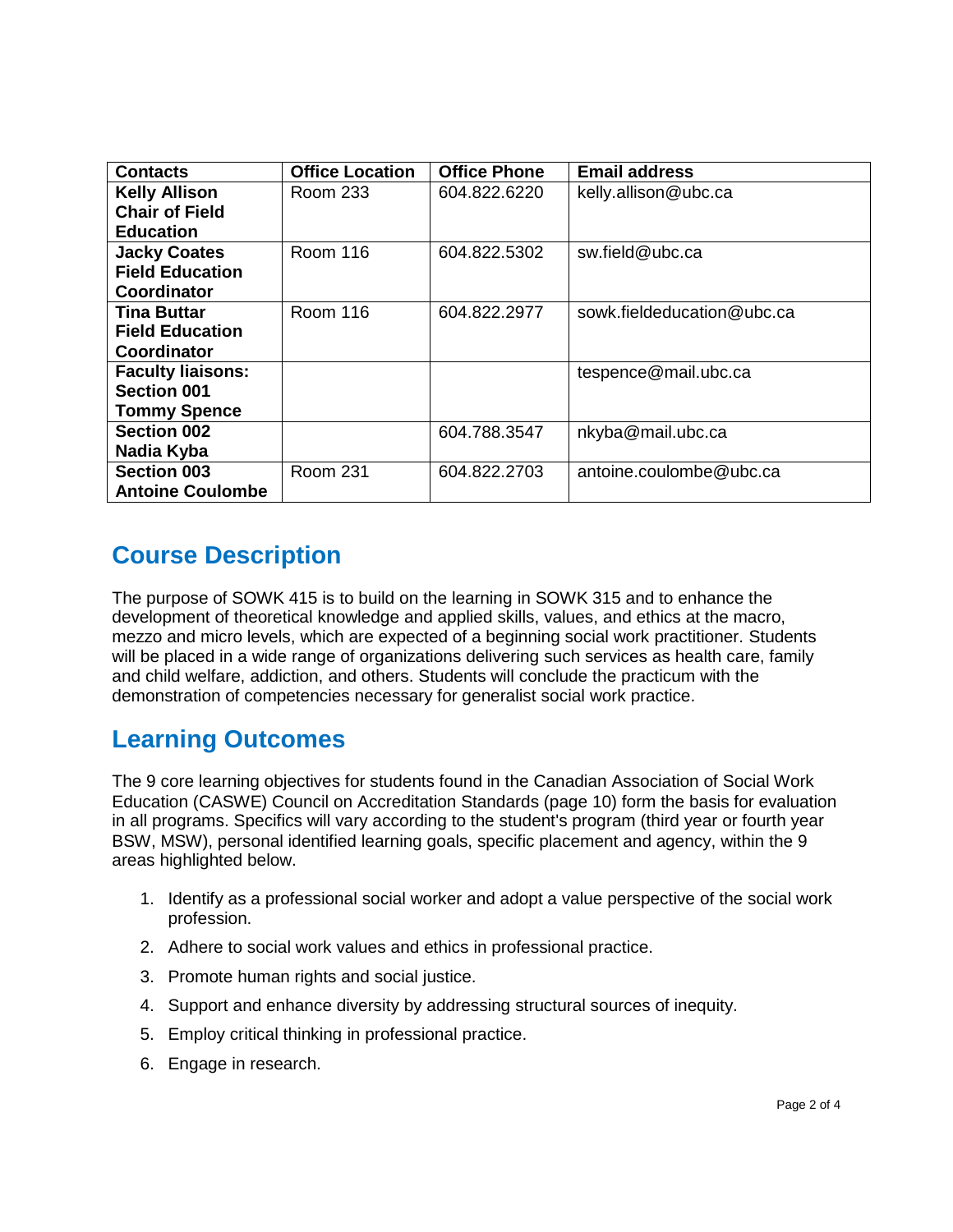- 7. Participate in policy analysis and development.
- 8. Engage in organizational and societal systems change through professional practice.
- 9. Engage with individuals, families, groups and communities through professional practice.

### **Course Evaluation**

Students will post the specific learning objectives and evidence of achievement within the above framework on the Intern Placement Tracking platform (IPT) within four weeks of starting practicum. These form the basis for evaluation throughout the practicum experience and may vary over time. Any assignment for the practicum should be negotiated between the field instructor and the student.

Evaluations of learning objectives and evidence of achievement are completed formally by the field instructor and student twice during the practicum – the Midterm Practice Performance Evaluation and the Final Practice Performance Evaluation. The field instructor and the student will complete the Midterm Performance Evaluation form before completing approximately onehalf the hours of the placement and 'sign' the form, which will then be reviewed and signed by the faculty liaison. The Final Performance Evaluation Form will similarly be completed within one week of completing the required hours. The hours tally sheet should be completed daily and 'signed' at the completion of the practicum, by the student, the field instructor, and the faculty liaison.

The faculty liaison will visit the site a minimum of two times during the practicum. The specific times are mutually negotiated, but usually two of the practicum's beginning, middle, and end.

SOWK 415 is graded as a Pass or Fail. The faculty liaison assigns the standing, taking into consideration the field instructor's evaluation and recommendation. A grade will only be submitted when all assignments, evaluations and hours tally sheets have been signed off by the student, the field instructor, and the faculty liaison.

## **Course Schedule and Attendance**

The required field component for Practicum 2, SOWK 415, is 378 hours minimum. Practicum days are Mondays to Thursdays, Term 2, starting the first week of classes following holiday break. Students can negotiate to increase hours over reading break in February.

Full and consistent attendance is required in practicum based on the agency's hours and the required number of hours per day as set and as negotiated with the field instructor.

## **COVID-19 and Illness**

#### **If you are sick, you must stay home and notify your Field Instructor and Faculty Liaison.**

#### **Please make sure you know and respect your placement's COVID-19 protocols.**

Students are allowed one day per term for illness without a make-up requirement. If additional leave time is required, both the faculty liaison and field instructor must be notified and hours